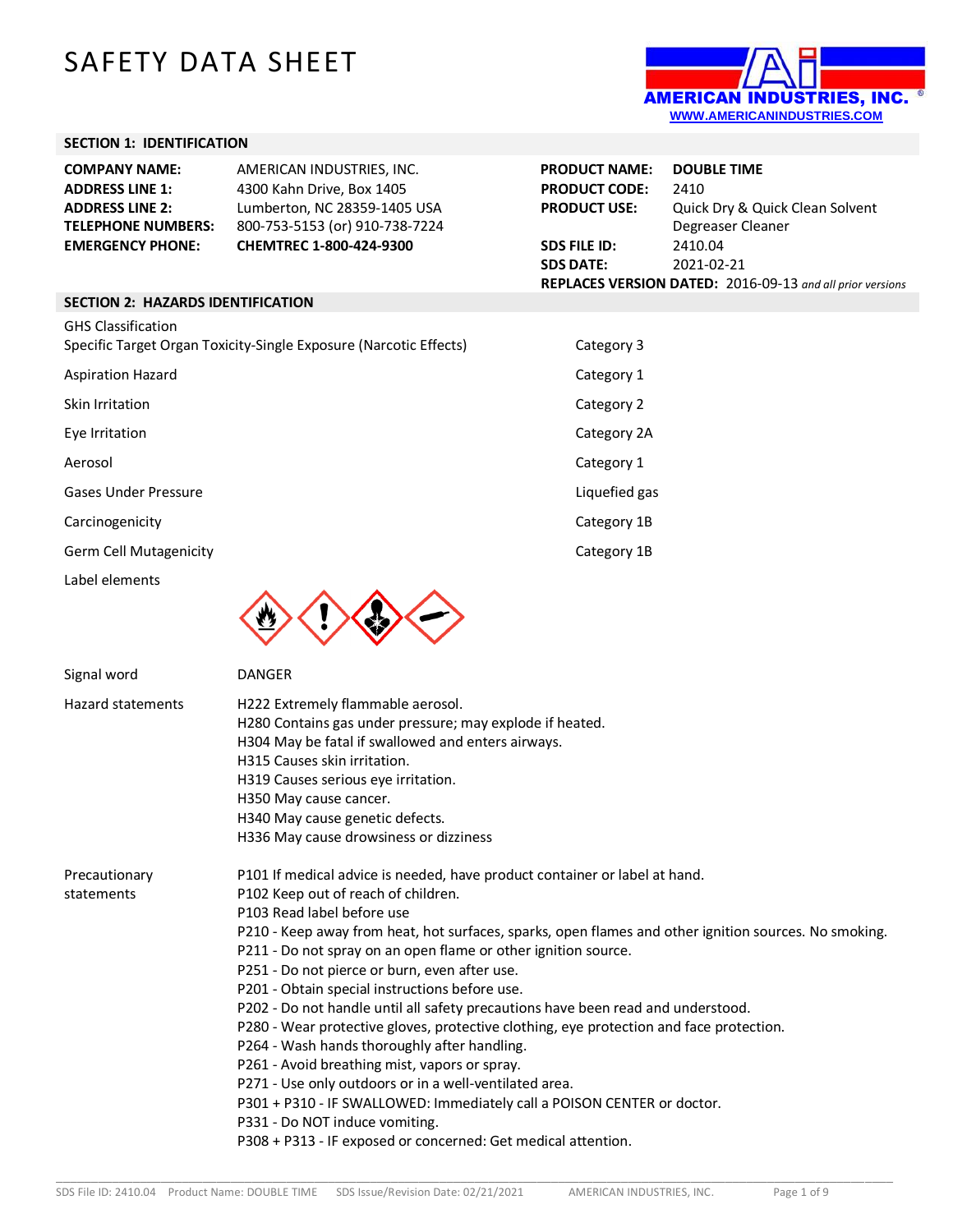P305 + P351 + P338 - IF IN EYES: Rinse cautiously with water for several minutes. Remove contact lenses, if present and easy to do. Continue rinsing.

P337 + P313 - If eye irritation persists: Get medical attention.

P302 + P352 - IF ON SKIN: Wash with plenty of soap and water.

P332 + P313 - If skin irritation occurs: Get medical attention.

P362 + P364 - Take off contaminated clothing and wash it before reuse.

P304 + P340 - IF INHALED: Remove person to fresh air and keep comfortable for breathing.

P312 - Call a POISON CENTER or doctor if you feel unwell.

P410 + P412 - Protect from sunlight. Do not expose to temperatures exceeding 50°C/122°F.

P405 - Store locked up.

P403 - Store in a well-ventilated place.P501 Dispose of contents and container in accordance with all local, regional, national and international regulations.

## **SECTION 3: COMPOSITION/INFORMATION ON INGREDIENTS**

| Chemical name                        | CAS number   | <u>%</u> |
|--------------------------------------|--------------|----------|
| Acetone                              | 0000067-64-1 | 34-56    |
| N-Heptane                            | 0000142-82-5 | $7 - 16$ |
| Heptane, Branched, Cyclic and Linear | 0426260-76-6 | $6 - 13$ |
| VM & P Naphtha                       | 0064742-49-0 | $6 - 12$ |
| Aliphatic, Light Hydrocarbon Solvent | 0064742-89-8 | $6 - 12$ |
| CO <sub>2</sub>                      | 0000124-38-9 | 4-8      |
| Cumene                               | 0000098-82-8 | Trace    |
| Naphthalene                          | 0000091-20-3 | Trace    |
| Ethylbenzene                         | 0000100-41-4 | Trace    |
| Toluene                              | 0000108-88-3 | Trace    |
| Benzene                              | 0000071-43-2 | Trace    |

### **SECTION 4: FIRST AID MEASURES**

| Inhalation   |
|--------------|
| Skin contact |

Remove source of exposure or move person to fresh air and keep comfortable for breathing. If exposed/feel unwell/concerned: Call a POISON CENTER/doctor. Eliminate all ignition sources if safe to do so.

Take off contaminated clothing, shoes and leather goods (e.g. watchbands, belts). Wash with plenty of lukewarm, gently flowing water for a duration of 15-20 minutes. If skin irritation occurs: Get medical advice/attention. Wash contaminated clothing before reuse. IF exposed or concerned: Get medical advice/attention. Remove source of exposure or move person to fresh air. Rinse eyes cautiously with lukewarm, gently

Eye contact flowing water for several minutes, while holding the eyelids open. Remove contact lenses, if present and easy to do. Continue rinsing for a duration of 15-20 minutes. Take care not to rinse contaminated water into the unaffected eye or onto the face. If eye irritation persists: Get medical advice/attention.

Ingestion Immediately call a POISON CENTER or doctor. Do NOT induce vomiting. If vomiting occurs naturally, lie on your side, in the recovery position.

### **SECTION 5: FIRE-FIGHTING MEASURES**

| Suitable extinguishing<br>media               | Dry chemical, foam, carbon dioxide. Water spray may be useful in minimizing or dispersing vapors and to<br>protect personnel. Carbon dioxide can displace oxygen. Use caution when applying carbon dioxide in<br>confined spaces. Simultaneous use of foam and water on the same surface is to be avoided as water<br>destroys the foam. Sand or earth may be used for small fires only. Do not direct a solid stream of water or<br>foam into hot, burning pools. This may result in frothing and increased fire intensity.                                                                                                                                                                                                                                         |
|-----------------------------------------------|----------------------------------------------------------------------------------------------------------------------------------------------------------------------------------------------------------------------------------------------------------------------------------------------------------------------------------------------------------------------------------------------------------------------------------------------------------------------------------------------------------------------------------------------------------------------------------------------------------------------------------------------------------------------------------------------------------------------------------------------------------------------|
| Unsuitable extinguishing<br>media             | No data available                                                                                                                                                                                                                                                                                                                                                                                                                                                                                                                                                                                                                                                                                                                                                    |
| Specific hazards arising<br>from the chemical | Contents under pressure. Keep away from ignition sources and open flames. Exposure of containers to<br>extreme heat and flames can cause them to rupture often with violent force. Product is highly flammable<br>and forms explosive mixtures with air, oxygen, and all oxidizing agents. Vapors are heavier than air and<br>may travel along surfaces to remote ignition sources and flash back. During a fire, irritating and highly<br>toxic gases may be generated during combustion or decomposition. High temperatures can cause sealed<br>containers to rupture due to a build-up of internal pressures. Cool with water. Empty Containers retain<br>product residue which may exhibit hazards of material; therefore do not pressurize, cut, glaze, weld or |

\_\_\_\_\_\_\_\_\_\_\_\_\_\_\_\_\_\_\_\_\_\_\_\_\_\_\_\_\_\_\_\_\_\_\_\_\_\_\_\_\_\_\_\_\_\_\_\_\_\_\_\_\_\_\_\_\_\_\_\_\_\_\_\_\_\_\_\_\_\_\_\_\_\_\_\_\_\_\_\_\_\_\_\_\_\_\_\_\_\_\_\_\_\_\_\_\_\_\_\_\_\_\_\_\_\_\_\_\_\_\_\_\_\_\_\_\_\_\_\_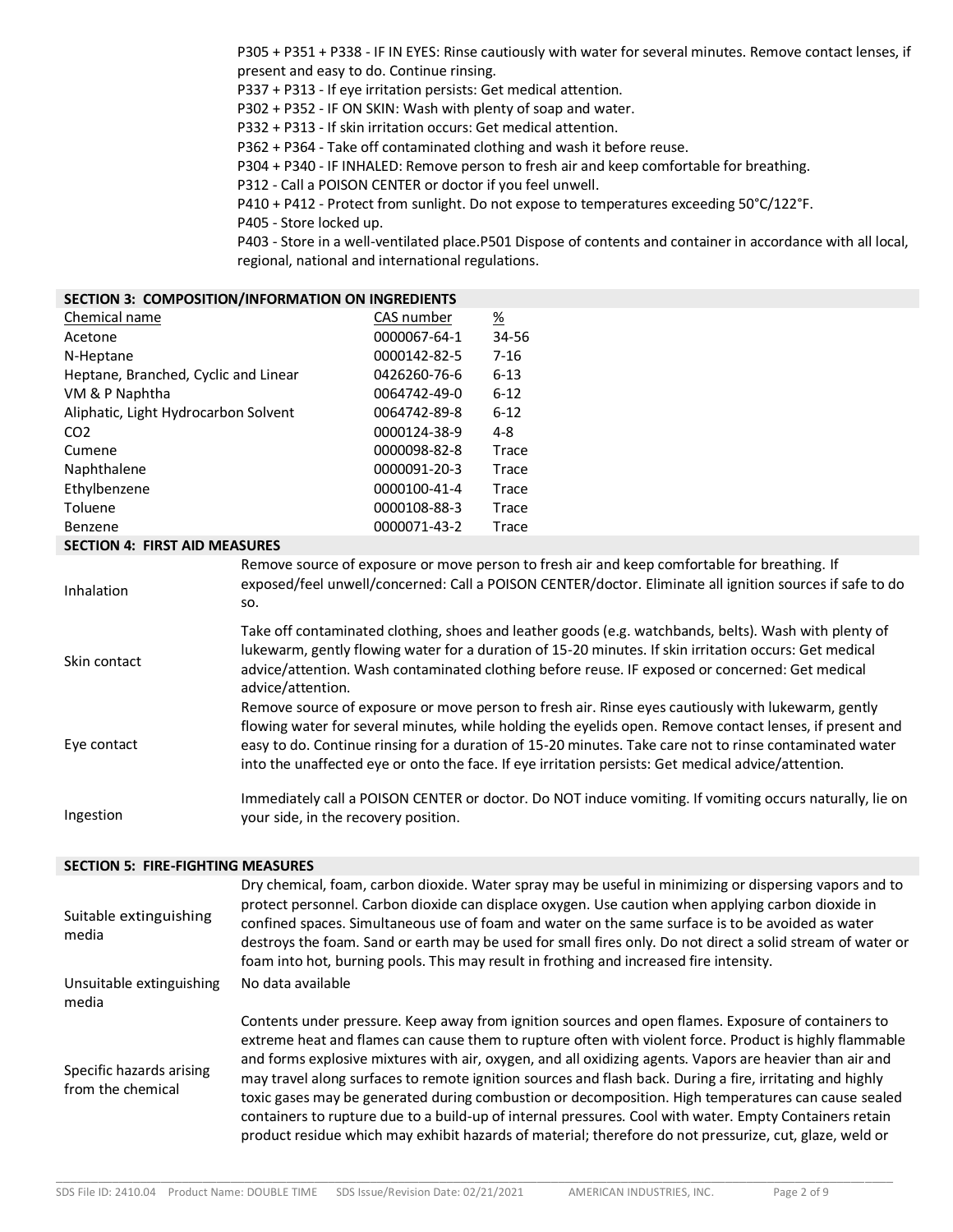|                                                                    |                                    |                                      | use for any other purposes. Container could potentially burst or be punctured upon mechanical impact,<br>releasing flammable vapors.                                                                                                                                                                                                                                                                                                                                                                                                                                                                                                      |                                            |                                      |                                                                                                                                                                                                 |                                                   |                                            |                                                               |                                             |                                        |
|--------------------------------------------------------------------|------------------------------------|--------------------------------------|-------------------------------------------------------------------------------------------------------------------------------------------------------------------------------------------------------------------------------------------------------------------------------------------------------------------------------------------------------------------------------------------------------------------------------------------------------------------------------------------------------------------------------------------------------------------------------------------------------------------------------------------|--------------------------------------------|--------------------------------------|-------------------------------------------------------------------------------------------------------------------------------------------------------------------------------------------------|---------------------------------------------------|--------------------------------------------|---------------------------------------------------------------|---------------------------------------------|----------------------------------------|
| Special protective<br>actions                                      |                                    |                                      | Wear protective pressure self-contained breathing apparatus (SCBA) and full turnout gear.                                                                                                                                                                                                                                                                                                                                                                                                                                                                                                                                                 |                                            |                                      |                                                                                                                                                                                                 |                                                   |                                            |                                                               |                                             |                                        |
| Fire-fighting procedures                                           |                                    |                                      | Isolate immediate hazard area and keep unauthorized personnel out. Stop spill/release if it can be done<br>safely. Move undamaged containers from immediate hazard area if it can be done safely. Water spray<br>may be useful in minimizing or dispersing vapors and to protect personnel. Water may be ineffective but<br>can be used to cool containers exposed to heat or flame. Caution should be exercised when using water<br>or foam as frothing may occur, especially if sprayed into containers of hot, burning liquid. Dispose of fire<br>debris and contaminated extinguishing water in accordance with official regulations. |                                            |                                      |                                                                                                                                                                                                 |                                                   |                                            |                                                               |                                             |                                        |
| <b>SECTION 6: ACCIDENTAL RELEASE MEASURES</b>                      |                                    |                                      |                                                                                                                                                                                                                                                                                                                                                                                                                                                                                                                                                                                                                                           |                                            |                                      |                                                                                                                                                                                                 |                                                   |                                            |                                                               |                                             |                                        |
| <b>Emergency procedures</b>                                        |                                    |                                      | ELIMINATE all ignition sources (no smoking, flares, sparks or flames in immediate area).<br>Do not touch or walk through spilled material. Isolate hazard area and keep unnecessary people away.<br>Remove all possible sources of ignition in the surrounding area. Notify authorities if any exposure to the<br>general public or the environment occurs or is likely to occur. If spilled material is cleaned up using a<br>regulated solvent, the resulting waste mixture may be regulated.                                                                                                                                           |                                            |                                      |                                                                                                                                                                                                 |                                                   |                                            |                                                               |                                             |                                        |
| Personal precautions                                               |                                    |                                      |                                                                                                                                                                                                                                                                                                                                                                                                                                                                                                                                                                                                                                           |                                            |                                      | Avoid breathing vapor. Avoid contact with skin, eye or clothing. Do not touch damaged containers or<br>spilled materials unless wearing appropriate protective clothing.                        |                                                   |                                            |                                                               |                                             |                                        |
| Environmental<br>precautions                                       |                                    |                                      | other unauthorized drainage                                                                                                                                                                                                                                                                                                                                                                                                                                                                                                                                                                                                               |                                            |                                      | Stop spill/release if it can be done safely. Prevent spilled material from entering sewers, storm drains,<br>systems and natural waterways by using sand, earth, or other appropriate barriers. |                                                   |                                            |                                                               |                                             |                                        |
| <b>Methods and Materials</b><br>for Containment and<br>Cleaning Up |                                    |                                      | Absorb liquids in vermiculite, dry sand, earth, or similar inert material and deposit in sealed containers for<br>disposal.                                                                                                                                                                                                                                                                                                                                                                                                                                                                                                               |                                            |                                      |                                                                                                                                                                                                 |                                                   |                                            |                                                               |                                             |                                        |
| Recommended<br>equipment                                           |                                    |                                      | Wear liquid tight chemical protective clothing in combination with positive pressure self-contained<br>breathing apparatus (SCBA).                                                                                                                                                                                                                                                                                                                                                                                                                                                                                                        |                                            |                                      |                                                                                                                                                                                                 |                                                   |                                            |                                                               |                                             |                                        |
| <b>SECTION 7: HANDLING AND STORAGE</b>                             |                                    |                                      |                                                                                                                                                                                                                                                                                                                                                                                                                                                                                                                                                                                                                                           |                                            |                                      |                                                                                                                                                                                                 |                                                   |                                            |                                                               |                                             |                                        |
| General precautions for<br>safe handling                           |                                    |                                      | Wash hands after use.<br>Do not get in eyes, on skin or on clothing.<br>Do not breathe vapors or mists.<br>Use good personal hygiene practices.<br>Eating, drinking and smoking in work areas is prohibited.<br>Remove contaminated clothing and protective equipment before entering eating areas.<br>Eyewash stations and showers should be available in areas where this material is used and stored.                                                                                                                                                                                                                                  |                                            |                                      |                                                                                                                                                                                                 |                                                   |                                            |                                                               |                                             |                                        |
| Ventilation<br>Requirements                                        |                                    |                                      | Use only with adequate ventilation to control air contaminants to their exposure limits. The use of local<br>ventilation is recommended to control emissions near the source.                                                                                                                                                                                                                                                                                                                                                                                                                                                             |                                            |                                      |                                                                                                                                                                                                 |                                                   |                                            |                                                               |                                             |                                        |
| Conditions for safe<br>storage, including any<br>incompatibilities |                                    |                                      | Do not cut, drill, grind, weld, or perform similar operations on or near containers. Do not pressurize<br>containers to empty them. Store at temperatures below 120°F.                                                                                                                                                                                                                                                                                                                                                                                                                                                                    |                                            |                                      |                                                                                                                                                                                                 |                                                   |                                            |                                                               |                                             |                                        |
| SECTION 8: EXPOSURE CONTROLS/PERSONAL PROTECTION                   |                                    |                                      |                                                                                                                                                                                                                                                                                                                                                                                                                                                                                                                                                                                                                                           |                                            |                                      |                                                                                                                                                                                                 |                                                   |                                            |                                                               |                                             |                                        |
| Component                                                          | <b>OSHA</b><br><b>TWA</b><br>(ppm) | <b>OSHA</b><br><b>TWA</b><br>(mg/m3) | <b>OSHA</b><br><b>Tables</b><br>Z1,2,3                                                                                                                                                                                                                                                                                                                                                                                                                                                                                                                                                                                                    | <b>NIOSH</b><br><b>TWA</b><br><u>(ppm)</u> | <b>NIOSH</b><br><b>TWA</b><br>(mgm3) | <b>NIOSH</b><br><b>STEL</b><br>(ppm)                                                                                                                                                            | <b>NIOSH</b><br><b>STEL</b><br>(mg/<br><u>m3)</u> | <b>ACGIH</b><br><b>TWA</b><br><u>(ppm)</u> | <b>ACGIH</b><br><b>TWA</b><br>(mg/m3)                         | <b>ACGIH</b><br><b>STEL</b><br><u>(ppm)</u> | <b>ACGIH</b><br><b>STEL</b><br>(mg/m3) |
| Acetone                                                            | 1000                               | 2400                                 | 1                                                                                                                                                                                                                                                                                                                                                                                                                                                                                                                                                                                                                                         | 250                                        | 590                                  |                                                                                                                                                                                                 |                                                   | 250                                        |                                                               | 500                                         |                                        |
| Aliphatic,<br>Light<br>Hydrocarbon<br>Solvent                      | 500                                | 2000                                 | 1                                                                                                                                                                                                                                                                                                                                                                                                                                                                                                                                                                                                                                         |                                            |                                      |                                                                                                                                                                                                 |                                                   | (L)[N159]<br>(L)<br>[N800]                 | [(L)[N159](L)<br>[N800]]; [5 (I)<br>$[N159]5$ (I)<br>[N800]]; |                                             |                                        |

1 0.1c 1c 0.5 2.5

Benzene 1(a)/25

ceiling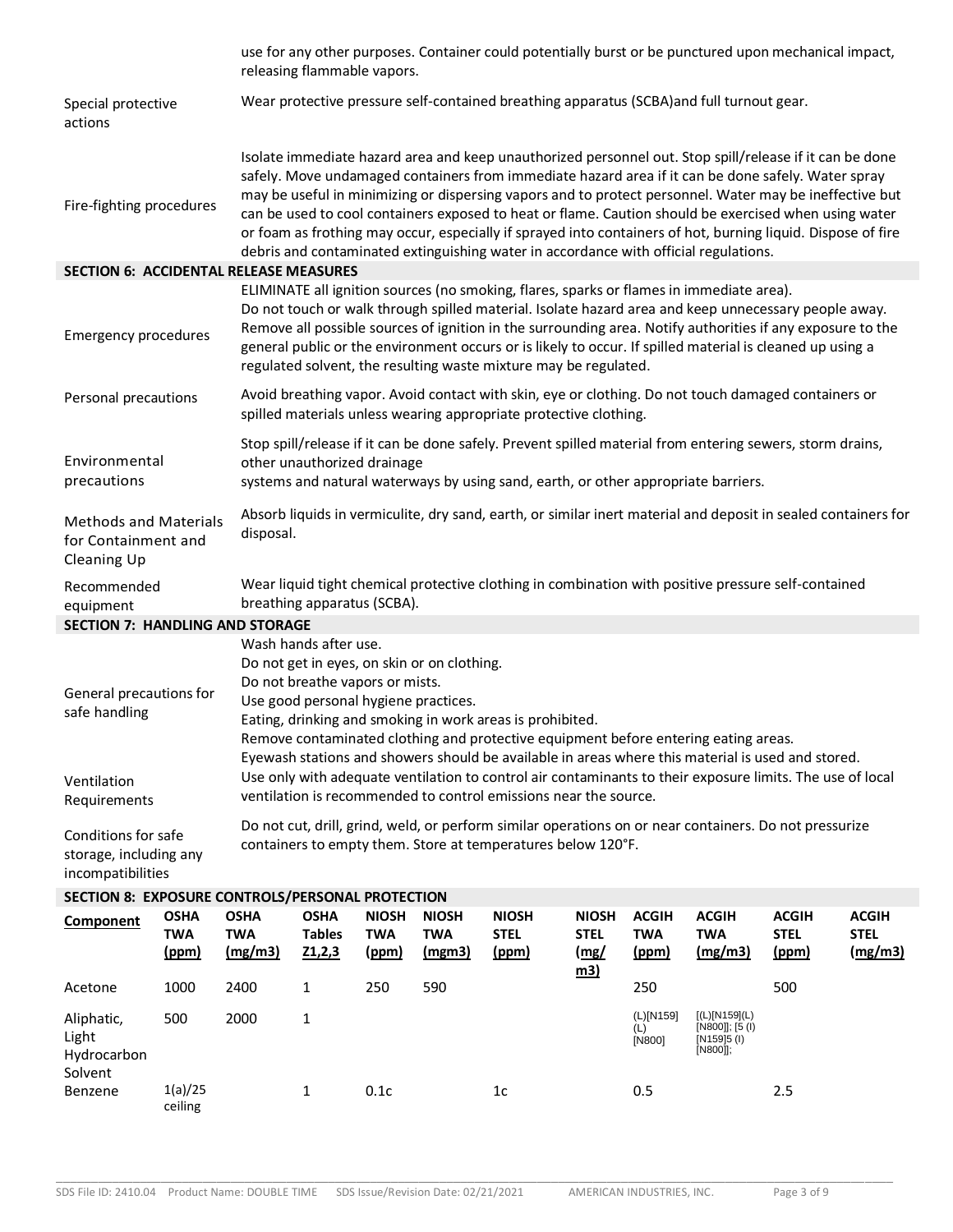| CO <sub>2</sub>                               | 5000                                | 9000                                  | 1                              | 5000                                   | 9000                                                       | 3000                                                              | 54000                                                            | 5000                            |                     | 30000 |
|-----------------------------------------------|-------------------------------------|---------------------------------------|--------------------------------|----------------------------------------|------------------------------------------------------------|-------------------------------------------------------------------|------------------------------------------------------------------|---------------------------------|---------------------|-------|
| Cumene                                        | 50                                  | 245                                   | $\mathbf 1$                    | 50                                     | 245                                                        |                                                                   |                                                                  | 50                              |                     |       |
| Ethylbenzene                                  | 100                                 | 435                                   | 1                              | 100                                    | 435                                                        | 125                                                               | 545                                                              | 20                              |                     |       |
| Naphthalene                                   | 10                                  | 50                                    | $\mathbf 1$                    | $10\,$                                 | 50                                                         | 15                                                                | 75                                                               | $10\,$                          |                     |       |
| N-Heptane                                     | 500                                 | 2000                                  | $\mathbf 1$                    | 85                                     | 350                                                        |                                                                   |                                                                  | 400                             |                     | 500   |
| Toulene                                       | 200(a)<br>/300                      | 0.2                                   | 1, 2                           | 100                                    | 375                                                        | 150                                                               | 560                                                              | 20                              |                     |       |
| VM&P<br>Naphtha                               | ceiling<br>500                      | 2000                                  | $\mathbf 1$                    |                                        | 350                                                        |                                                                   |                                                                  | (L)                             | $[(L)]$ ;<br>[5(1)] |       |
| <b>Component</b>                              | <b>OSHA</b><br><b>STEL</b><br>(ppm) | <b>OSHA</b><br><b>STEL</b><br>(mg/m3) | <b>OSHA</b><br>Carcin-<br>ogen | <b>OSHA</b><br>Skin<br>design<br>ation | <b>ACGIH</b><br>Carcin-<br>ogen                            | <b>ACGIH TLV</b><br><b>Basis</b>                                  | <b>ACGIH</b><br>Notati<br>ons                                    | <b>NIOSH</b><br>Carcin-<br>ogen |                     |       |
| Acetone                                       |                                     |                                       |                                |                                        | A4                                                         | URT & eye<br>irr;                                                 | A4;<br><b>BEI</b>                                                |                                 |                     |       |
| Aliphatic,<br>Light<br>Hydrocarbon<br>Solvent |                                     |                                       |                                |                                        | [A2[N159]<br>A2<br>[N800]];<br>[A4<br>[N159]A4<br>[NS00]]; | CNS impair<br>URT irr<br>[N159]URT<br>irr<br>[N800]               | [A2[N1<br>59]A2<br>[N800]]<br>; [A4<br>$[N159]$<br>A4<br>[N800]] |                                 |                     |       |
| Benzene                                       | 50(a)/10<br>minutes                 |                                       | $\mathbf 1$                    |                                        | A1                                                         | Leukemia                                                          | Skin;<br>A1;<br><b>BEI</b>                                       | $\mathbf{1}$                    |                     |       |
| CO <sub>2</sub>                               |                                     |                                       |                                |                                        |                                                            | Asphyxia                                                          |                                                                  |                                 |                     |       |
| Cumene                                        |                                     |                                       |                                | $\mathbf{1}$                           |                                                            | Eye, skin, &<br>URT irr; CNS<br>impair                            |                                                                  |                                 |                     |       |
| Ethylbenzene                                  |                                     |                                       |                                |                                        | A3                                                         | <b>URT</b><br>irr;Kidney<br>dam<br>(nephropath<br>y);<br>Cochlear | A3;<br><b>BEI</b>                                                |                                 |                     |       |
| Naphthalene                                   |                                     |                                       |                                |                                        | A3                                                         | impair<br>URT irr;<br>cataracts;<br>hemolytic                     | Skin;<br>A3;<br>BEI                                              |                                 |                     |       |
| N-Heptane                                     |                                     |                                       |                                |                                        |                                                            | anemia<br>CNS impair;<br>URT irr                                  |                                                                  |                                 |                     |       |
| Toluene                                       | 500ppm<br>/10<br>minutes<br>(a)     |                                       |                                |                                        | A4                                                         | Visual<br>impair;<br>female<br>repro;<br>pregnancy<br>loss        | A4;<br><b>BEI</b>                                                |                                 |                     |       |
| VM&P<br>Naphtha                               |                                     |                                       |                                |                                        | [A2];<br>$[AA]$                                            | URT irr                                                           | [A2];<br>[A4];                                                   |                                 |                     |       |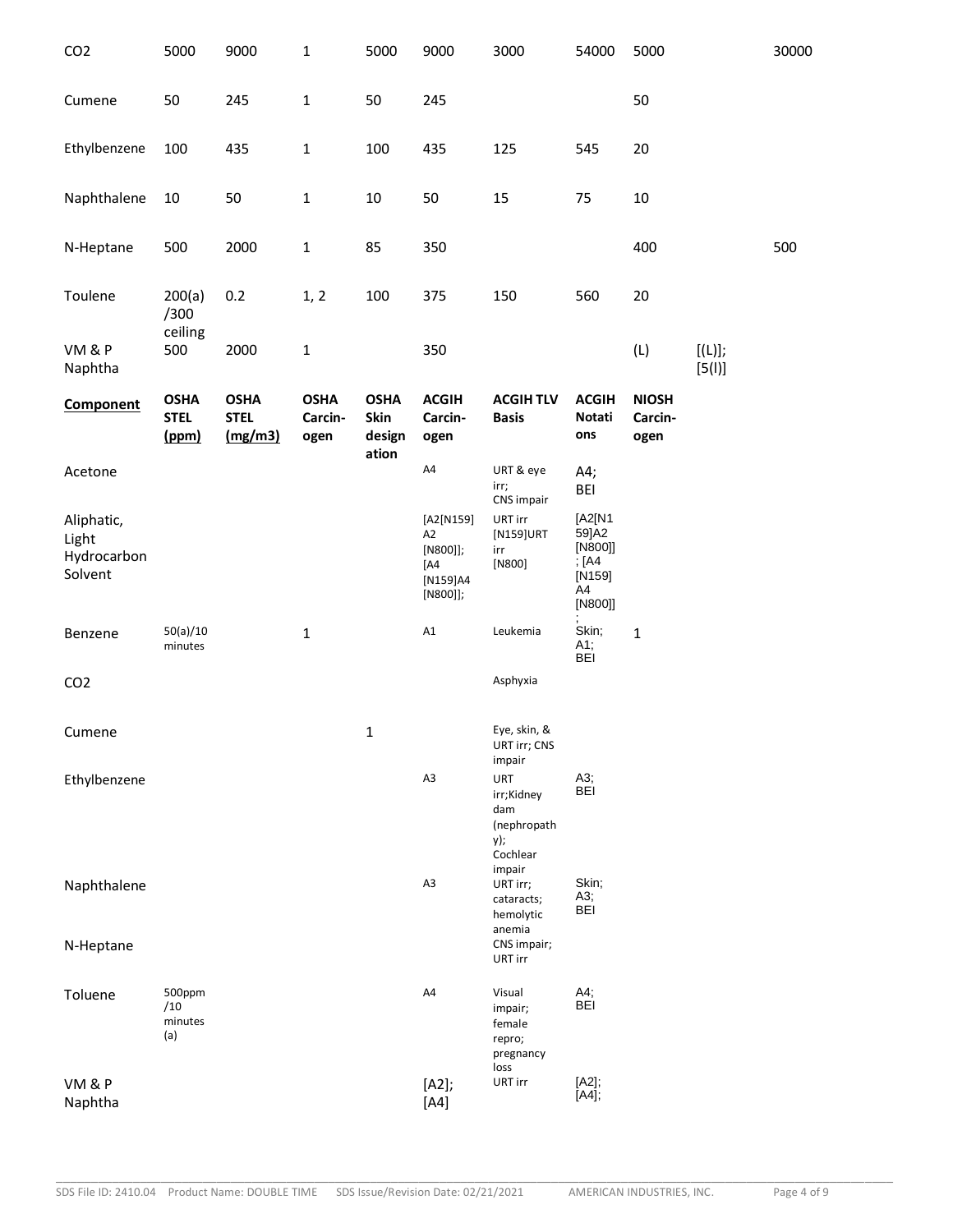| Eye/face protection                                   | Wear eye protection with side shields or goggles. Wear indirect-vent, impact and splash resistant goggles<br>when working with liquids. If additional protection is needed for entire face, use in combination with a<br>face shield.                                                                                                                                                                                                                                                                                                                                                                                                                                                                                                                                                                                                                    |
|-------------------------------------------------------|----------------------------------------------------------------------------------------------------------------------------------------------------------------------------------------------------------------------------------------------------------------------------------------------------------------------------------------------------------------------------------------------------------------------------------------------------------------------------------------------------------------------------------------------------------------------------------------------------------------------------------------------------------------------------------------------------------------------------------------------------------------------------------------------------------------------------------------------------------|
| Skin protection                                       | Use of gloves approved to relevant standards made from the following materials may provide suitable<br>chemical protection: PVC, neoprene or nitrile rubber gloves. Suitability and durability of a glove is<br>dependent on usage, e.g. frequency and duration of contact, chemical resistance of glove material, glove<br>thickness, dexterity. Always seek advice from glove suppliers. Contaminated gloves should be replaced.<br>Use of an apron and over- boots of chemically impervious materials such as neoprene or nitrile rubber is<br>recommended to avoid skin sensitization. The type of protective equipment must be selected according<br>to the concentration and amount of the dangerous substance at the specific workplace. Launder soiled<br>clothes or properly disposed of contaminated material, which cannot be decontaminated. |
| <b>Respiratory Protection</b>                         | If engineering controls do not maintain airborne concentrations to a level which is adequate to protect<br>worker, a respiratory protection program that meets or is equivalent to OSHA 29 CFR 1910.134 and ANSI<br>Z88.2 should be followed. Check with respiratory protective equipment suppliers.                                                                                                                                                                                                                                                                                                                                                                                                                                                                                                                                                     |
| Appropriate Engineering<br>Controls                   | Provide exhaust ventilation or other engineering controls to keep the airborne concentrations of vapors<br>below their respective threshold limit value.                                                                                                                                                                                                                                                                                                                                                                                                                                                                                                                                                                                                                                                                                                 |
| SECTION 9: PHYSICAL AND CHEMICAL PROPERTIES           |                                                                                                                                                                                                                                                                                                                                                                                                                                                                                                                                                                                                                                                                                                                                                                                                                                                          |
| Density                                               | $6.42$ lb/gal                                                                                                                                                                                                                                                                                                                                                                                                                                                                                                                                                                                                                                                                                                                                                                                                                                            |
| Density VOC                                           | $2.87$ lb/gal                                                                                                                                                                                                                                                                                                                                                                                                                                                                                                                                                                                                                                                                                                                                                                                                                                            |
| % VOC                                                 | 44.7%                                                                                                                                                                                                                                                                                                                                                                                                                                                                                                                                                                                                                                                                                                                                                                                                                                                    |
| Appearance                                            | N.A.                                                                                                                                                                                                                                                                                                                                                                                                                                                                                                                                                                                                                                                                                                                                                                                                                                                     |
| Odor Threshold                                        | N.A.                                                                                                                                                                                                                                                                                                                                                                                                                                                                                                                                                                                                                                                                                                                                                                                                                                                     |
| Odor Description                                      | Solvent                                                                                                                                                                                                                                                                                                                                                                                                                                                                                                                                                                                                                                                                                                                                                                                                                                                  |
| pH                                                    | N.A.                                                                                                                                                                                                                                                                                                                                                                                                                                                                                                                                                                                                                                                                                                                                                                                                                                                     |
| Water Solubility                                      | N.A.                                                                                                                                                                                                                                                                                                                                                                                                                                                                                                                                                                                                                                                                                                                                                                                                                                                     |
| Flammability                                          | Flashpoint below 73°F (23°C)                                                                                                                                                                                                                                                                                                                                                                                                                                                                                                                                                                                                                                                                                                                                                                                                                             |
| Vapor Pressure                                        | N.A.                                                                                                                                                                                                                                                                                                                                                                                                                                                                                                                                                                                                                                                                                                                                                                                                                                                     |
| Flash Point                                           | N.A.                                                                                                                                                                                                                                                                                                                                                                                                                                                                                                                                                                                                                                                                                                                                                                                                                                                     |
| Viscosity                                             | N.A.                                                                                                                                                                                                                                                                                                                                                                                                                                                                                                                                                                                                                                                                                                                                                                                                                                                     |
| Upper/Lower Explosion<br>Level                        | N.A.                                                                                                                                                                                                                                                                                                                                                                                                                                                                                                                                                                                                                                                                                                                                                                                                                                                     |
| Vapor Density                                         | N.A.                                                                                                                                                                                                                                                                                                                                                                                                                                                                                                                                                                                                                                                                                                                                                                                                                                                     |
| <b>Freezing Point</b>                                 | N.A.                                                                                                                                                                                                                                                                                                                                                                                                                                                                                                                                                                                                                                                                                                                                                                                                                                                     |
| Melting point/boiling<br>point                        | N/A                                                                                                                                                                                                                                                                                                                                                                                                                                                                                                                                                                                                                                                                                                                                                                                                                                                      |
| Auto-igniting                                         | N/A                                                                                                                                                                                                                                                                                                                                                                                                                                                                                                                                                                                                                                                                                                                                                                                                                                                      |
| Decomposition Pt                                      | N.A.                                                                                                                                                                                                                                                                                                                                                                                                                                                                                                                                                                                                                                                                                                                                                                                                                                                     |
| <b>Evaporation Rate</b>                               | Slower than ether                                                                                                                                                                                                                                                                                                                                                                                                                                                                                                                                                                                                                                                                                                                                                                                                                                        |
| <b>SECTION 10: STABILITY</b><br><b>AND REACTIVITY</b> |                                                                                                                                                                                                                                                                                                                                                                                                                                                                                                                                                                                                                                                                                                                                                                                                                                                          |
| Chemical stability                                    | Stable under normal storage and handling conditions.                                                                                                                                                                                                                                                                                                                                                                                                                                                                                                                                                                                                                                                                                                                                                                                                     |
| Hazardous<br>Reactions/Polymerization                 | Will not occur.                                                                                                                                                                                                                                                                                                                                                                                                                                                                                                                                                                                                                                                                                                                                                                                                                                          |
| Conditions to avoid                                   | Avoid heat, sparks, flame, high temperature and contact with incompatible materials.                                                                                                                                                                                                                                                                                                                                                                                                                                                                                                                                                                                                                                                                                                                                                                     |
|                                                       |                                                                                                                                                                                                                                                                                                                                                                                                                                                                                                                                                                                                                                                                                                                                                                                                                                                          |
| Incompatible Materials                                | Avoid strong oxidizers, reducers, acids and alkalis.                                                                                                                                                                                                                                                                                                                                                                                                                                                                                                                                                                                                                                                                                                                                                                                                     |
| Hazardous                                             | No data available.                                                                                                                                                                                                                                                                                                                                                                                                                                                                                                                                                                                                                                                                                                                                                                                                                                       |

\_\_\_\_\_\_\_\_\_\_\_\_\_\_\_\_\_\_\_\_\_\_\_\_\_\_\_\_\_\_\_\_\_\_\_\_\_\_\_\_\_\_\_\_\_\_\_\_\_\_\_\_\_\_\_\_\_\_\_\_\_\_\_\_\_\_\_\_\_\_\_\_\_\_\_\_\_\_\_\_\_\_\_\_\_\_\_\_\_\_\_\_\_\_\_\_\_\_\_\_\_\_\_\_\_\_\_\_\_\_\_\_\_\_\_\_\_\_\_\_

decomposition products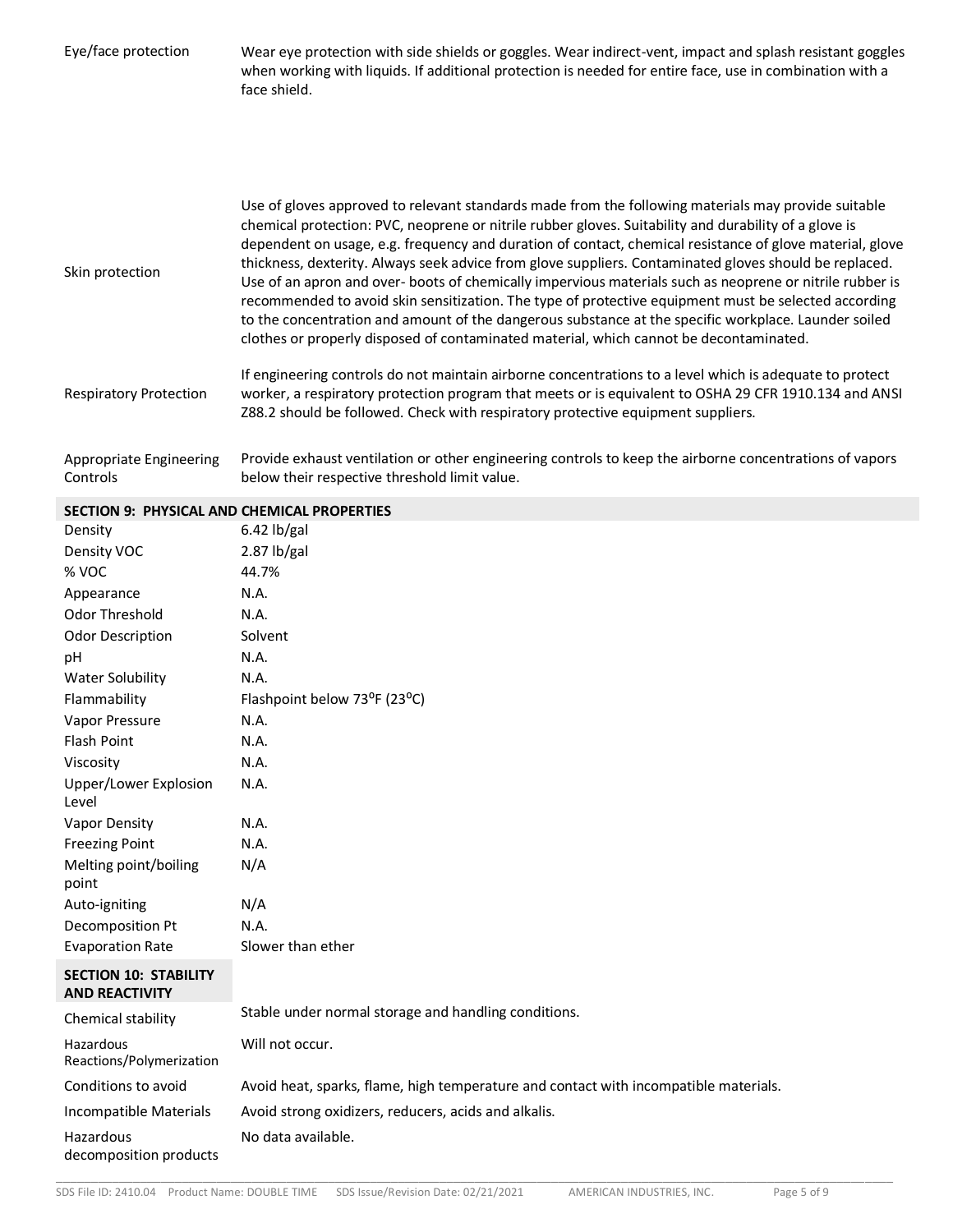| <b>SECTION 11:</b><br><b>TOXICOLOGICAL</b><br><b>INFORMATION</b> |                                                                                                                                                                                                                                                                                                                                                                                                                                                                                                                                                                                                                                                                                                                                                                                                                                                                                                                                                                                                                                                                                                                                                                                                                                                                                                                                                                                                                                                                                                                                                                                                                                                                                                                                                                                                                                                        |
|------------------------------------------------------------------|--------------------------------------------------------------------------------------------------------------------------------------------------------------------------------------------------------------------------------------------------------------------------------------------------------------------------------------------------------------------------------------------------------------------------------------------------------------------------------------------------------------------------------------------------------------------------------------------------------------------------------------------------------------------------------------------------------------------------------------------------------------------------------------------------------------------------------------------------------------------------------------------------------------------------------------------------------------------------------------------------------------------------------------------------------------------------------------------------------------------------------------------------------------------------------------------------------------------------------------------------------------------------------------------------------------------------------------------------------------------------------------------------------------------------------------------------------------------------------------------------------------------------------------------------------------------------------------------------------------------------------------------------------------------------------------------------------------------------------------------------------------------------------------------------------------------------------------------------------|
| Skin contact                                                     | Causes skin irritation.                                                                                                                                                                                                                                                                                                                                                                                                                                                                                                                                                                                                                                                                                                                                                                                                                                                                                                                                                                                                                                                                                                                                                                                                                                                                                                                                                                                                                                                                                                                                                                                                                                                                                                                                                                                                                                |
| Likely Route of Exposure                                         | Inhalation, ingestion, skin absorption.                                                                                                                                                                                                                                                                                                                                                                                                                                                                                                                                                                                                                                                                                                                                                                                                                                                                                                                                                                                                                                                                                                                                                                                                                                                                                                                                                                                                                                                                                                                                                                                                                                                                                                                                                                                                                |
| Serious Eye<br>Damage/Irritation<br>Carcinogenicity              | Causes serious eye irritation.<br>May cause cancer.                                                                                                                                                                                                                                                                                                                                                                                                                                                                                                                                                                                                                                                                                                                                                                                                                                                                                                                                                                                                                                                                                                                                                                                                                                                                                                                                                                                                                                                                                                                                                                                                                                                                                                                                                                                                    |
| <b>Germ Cell Mutagenicity</b>                                    | May cause genetic defects.                                                                                                                                                                                                                                                                                                                                                                                                                                                                                                                                                                                                                                                                                                                                                                                                                                                                                                                                                                                                                                                                                                                                                                                                                                                                                                                                                                                                                                                                                                                                                                                                                                                                                                                                                                                                                             |
| <b>Reproductive Toxicity</b>                                     | No data available.                                                                                                                                                                                                                                                                                                                                                                                                                                                                                                                                                                                                                                                                                                                                                                                                                                                                                                                                                                                                                                                                                                                                                                                                                                                                                                                                                                                                                                                                                                                                                                                                                                                                                                                                                                                                                                     |
| Respiratory/Skin<br>Sensitization                                | 0000067-64-1 ACETONE<br>Can irritate the nose and throat causing coughing and wheezing.<br>0000142-82-5 N-HEPTANE<br>Repeated exposure may cause skin rash, dryness and redness.                                                                                                                                                                                                                                                                                                                                                                                                                                                                                                                                                                                                                                                                                                                                                                                                                                                                                                                                                                                                                                                                                                                                                                                                                                                                                                                                                                                                                                                                                                                                                                                                                                                                       |
| Specific Target Organ<br>Toxicity - Single<br>Exposure           | May cause drowsiness or dizziness.                                                                                                                                                                                                                                                                                                                                                                                                                                                                                                                                                                                                                                                                                                                                                                                                                                                                                                                                                                                                                                                                                                                                                                                                                                                                                                                                                                                                                                                                                                                                                                                                                                                                                                                                                                                                                     |
| Specific Target Organ<br>Toxicity - Repeated<br>Exposure         | 0064742-49-0 VM & P NAPHTHA<br>Repeated exposure may cause skin dryness or cracking. Repeated exposure affects the nervous system.                                                                                                                                                                                                                                                                                                                                                                                                                                                                                                                                                                                                                                                                                                                                                                                                                                                                                                                                                                                                                                                                                                                                                                                                                                                                                                                                                                                                                                                                                                                                                                                                                                                                                                                     |
| <b>Aspiration Hazard</b>                                         | May be fatal if swallowed and enters airways.                                                                                                                                                                                                                                                                                                                                                                                                                                                                                                                                                                                                                                                                                                                                                                                                                                                                                                                                                                                                                                                                                                                                                                                                                                                                                                                                                                                                                                                                                                                                                                                                                                                                                                                                                                                                          |
| <b>Acute Toxicity</b>                                            | May be harmful if swallowed.                                                                                                                                                                                                                                                                                                                                                                                                                                                                                                                                                                                                                                                                                                                                                                                                                                                                                                                                                                                                                                                                                                                                                                                                                                                                                                                                                                                                                                                                                                                                                                                                                                                                                                                                                                                                                           |
| Likely Routes of<br>Exposure                                     | Inhalation, Ingestion, Skin contact, Eye contact<br>Aspiration into the lungs when swallowed or vomited may cause chemical pneumonitis which can be<br>fatal.<br>0000067-64-1 ACETONE<br>Substance can be absorbed into the body by inhalation.<br>0000142-82-5 N-HEPTANE<br>Can be absorbed into the body by inhalation of its vapor, through the skin and by ingestion.<br>0064742-49-0 VM & P NAPHTHA                                                                                                                                                                                                                                                                                                                                                                                                                                                                                                                                                                                                                                                                                                                                                                                                                                                                                                                                                                                                                                                                                                                                                                                                                                                                                                                                                                                                                                               |
| Potential Health Effects -<br>Miscellaneous                      | Exposure may occur via inhalation, ingestion, skin absorption, skin or eye contact, and accidental<br>ingestion.<br>0000067-64-1 ACETONE<br>The following medical conditions may be aggravated by exposure: lung disease, eye disorders, skin<br>disorders. Overexposure may causedamage to any of the following organs/systems: blood, central<br>nervous system, eyes, kidneys, liver, respiratory system, skin.<br>0000091-20-3 NAPHTHALENE<br>Is an IARC, NTP or OSHA carcinogen. Tests in some laboratory animals demonstrate carcinogenic activity.<br>Increased susceptibility to the effects of this material may be observed in people with preexisting disease<br>of any of the following: kidneys, liver. Recurrent overexposure may result in liver and kidney injury.<br>WARNING: This chemical is known to the State of California to cause cancer.<br>0000100-41-4 ETHYLBENZENE<br>Is an IARC, NTP or OSHA carcinogen. Increased susceptibility to the effects of this material may be<br>observed in people with preexisting disease of any of the following: central nervous system, kidneys,<br>liver, lungs. Recurrent overexposure may result in liver and kidney injury. Studies in laboratory animals<br>have shown reproductive, embryotoxic and developmental effects. WARNING: This chemical is known to<br>the State of California to cause cancer.<br>0000108-88-3 TOLUENE<br>Increased susceptibility to the effects of this material may be observed in people with preexisting disease<br>of any of the following: central nervous system, kidneys, liver, respiratory system, skin. Can be absorbed<br>through the skin in harmful amounts. Recurrent overexposure may result in liver and kidney injury. High<br>airborne levels have produced irregular heart-beats in animals and occasional palpitations in humans. |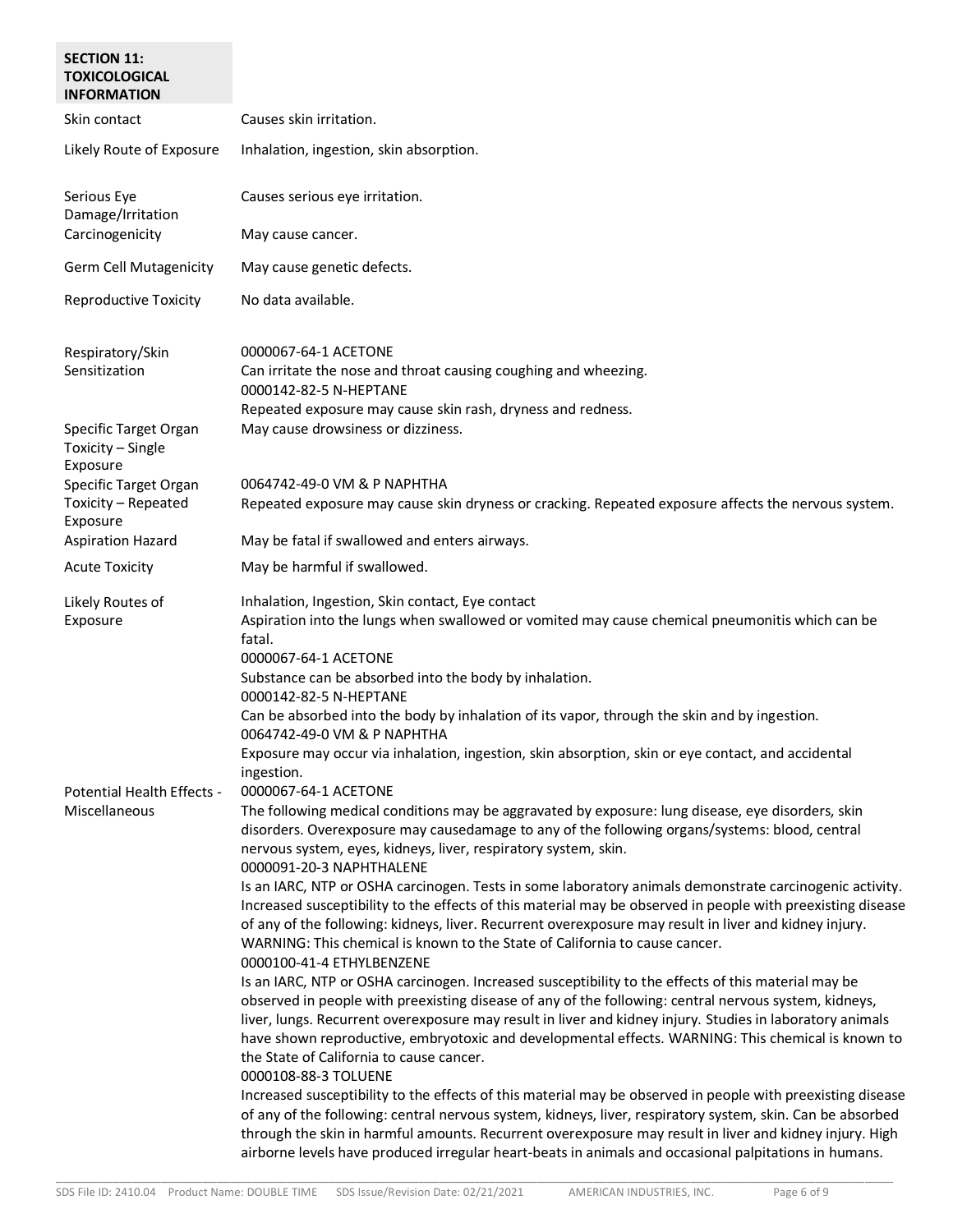|                                                               | Rats exposed to very high airborne levels have exhibited high frequency hearing deficits. The significance<br>of this to man is unknown. WARNING: This chemical is known to the State of California to cause birth<br>defects or other reproductive harm.<br>0000142-82-5 N-HEPTANE<br>Increased susceptibility to the effects of this material may be observed in people with preexisting disease<br>of any of the following: central nervous system, respiratory system, skin. May cause central nervous<br>system effects such as dizziness, headache, nausea, and loss of consciousness. Laboratory studies with<br>rats have shown that petroleum distillates can cause kidney damage and kidney or liver tumors.<br>These effects were not seen in similar studies with guinea pigs, dogs, or monkeys. Several studies<br>evaluating petroleum workers have not shown a significant increase of kidney damage or an increase in<br>kidney or liver tumors. Aspiration may occur during swallowing or vomiting, resulting in lung damage.<br>0064742-89-8 ALIPHATIC, LIGHT HYDROCARBON SOLVENT<br>Laboratory studies with rats have shown that petroleum distillates can cause kidney damage and kidney<br>or liver tumors. These effects were not seen in similar studies with guinea pigs, dogs, or monkeys. Several<br>studies evaluating petroleum workers have not shown a significant increase of kidney damage or an |
|---------------------------------------------------------------|----------------------------------------------------------------------------------------------------------------------------------------------------------------------------------------------------------------------------------------------------------------------------------------------------------------------------------------------------------------------------------------------------------------------------------------------------------------------------------------------------------------------------------------------------------------------------------------------------------------------------------------------------------------------------------------------------------------------------------------------------------------------------------------------------------------------------------------------------------------------------------------------------------------------------------------------------------------------------------------------------------------------------------------------------------------------------------------------------------------------------------------------------------------------------------------------------------------------------------------------------------------------------------------------------------------------------------------------------------------------------------------------------------------------------------|
|                                                               | increase in kidney or liver tumors. unknown. WARNING: This chemical is known to the State of California<br>to cause birth defects or other reproductive harm.                                                                                                                                                                                                                                                                                                                                                                                                                                                                                                                                                                                                                                                                                                                                                                                                                                                                                                                                                                                                                                                                                                                                                                                                                                                                    |
|                                                               | 0000142-82-5 N-HEPTANE<br>LC50 (rat): approximately 25000 ppm (4-hour exposure); cited as 103 g/m3 (4-hour exposure) (6)<br>LD50 (oral, rat): Greater than 15000 mg/kg (4)                                                                                                                                                                                                                                                                                                                                                                                                                                                                                                                                                                                                                                                                                                                                                                                                                                                                                                                                                                                                                                                                                                                                                                                                                                                       |
|                                                               | 0000067-64-1 ACETONE<br>LC50 (male rat): 30000 ppm (4-hour exposure); cited as 71000 mg/m3 (4-hour exposure) (29)<br>LC50 (male mouse): 18600 ppm (4-hour exposure); cited as 44000 mg/m3 (4-hour exposure) (29)<br>LD50 (oral, female rat): 5800 mg/kg (24)                                                                                                                                                                                                                                                                                                                                                                                                                                                                                                                                                                                                                                                                                                                                                                                                                                                                                                                                                                                                                                                                                                                                                                     |
|                                                               | LD50 (oral, mature rat): 6700 mg/kg (cited as 8.5 mL/kg) (31)<br>LD50 (oral, newborn rat): 1750 mg/kg (cited as 2.2 mL/kg) (31)                                                                                                                                                                                                                                                                                                                                                                                                                                                                                                                                                                                                                                                                                                                                                                                                                                                                                                                                                                                                                                                                                                                                                                                                                                                                                                  |
|                                                               | LD50 (oral, mouse): 3000 mg/kg (32, unconfirmed)<br>LD50 (dermal, rabbit): Greater than 16000 mg/kg cited as 20 mL/kg) (30)                                                                                                                                                                                                                                                                                                                                                                                                                                                                                                                                                                                                                                                                                                                                                                                                                                                                                                                                                                                                                                                                                                                                                                                                                                                                                                      |
| <b>SECTION 12:</b><br><b>ECOLOGICAL</b><br><b>INFORMATION</b> |                                                                                                                                                                                                                                                                                                                                                                                                                                                                                                                                                                                                                                                                                                                                                                                                                                                                                                                                                                                                                                                                                                                                                                                                                                                                                                                                                                                                                                  |
| Toxicity                                                      | Toxic to aquatic life with long lasting effects.                                                                                                                                                                                                                                                                                                                                                                                                                                                                                                                                                                                                                                                                                                                                                                                                                                                                                                                                                                                                                                                                                                                                                                                                                                                                                                                                                                                 |
| Persistence and<br>degradability                              | Expected to be readily biodegradable.                                                                                                                                                                                                                                                                                                                                                                                                                                                                                                                                                                                                                                                                                                                                                                                                                                                                                                                                                                                                                                                                                                                                                                                                                                                                                                                                                                                            |
| Bio-accumulative                                              | 0064742-49-0 VM & P NAPHTHA                                                                                                                                                                                                                                                                                                                                                                                                                                                                                                                                                                                                                                                                                                                                                                                                                                                                                                                                                                                                                                                                                                                                                                                                                                                                                                                                                                                                      |
| potential                                                     | Has the potential to bioaccumulate<br>0000067-64-1 ACETONE                                                                                                                                                                                                                                                                                                                                                                                                                                                                                                                                                                                                                                                                                                                                                                                                                                                                                                                                                                                                                                                                                                                                                                                                                                                                                                                                                                       |
| Mobility in soil                                              | The substance is not PBT / vPvB.<br>0064742-49-0 VM & P NAPHTHA                                                                                                                                                                                                                                                                                                                                                                                                                                                                                                                                                                                                                                                                                                                                                                                                                                                                                                                                                                                                                                                                                                                                                                                                                                                                                                                                                                  |
|                                                               | If it enters soil, it will adsorb to soil particles and will not be mobile.                                                                                                                                                                                                                                                                                                                                                                                                                                                                                                                                                                                                                                                                                                                                                                                                                                                                                                                                                                                                                                                                                                                                                                                                                                                                                                                                                      |
| <b>Other Adverse Effects</b>                                  | No data available.                                                                                                                                                                                                                                                                                                                                                                                                                                                                                                                                                                                                                                                                                                                                                                                                                                                                                                                                                                                                                                                                                                                                                                                                                                                                                                                                                                                                               |
| <b>SECTION 13: DISPOSAL</b><br><b>CONSIDERATIONS</b>          | Under RCRA, it is the responsibility of the user of the product, to determine at the time of disposal<br>whether the product meets RCRA criteria for hazardous waste. Waste management should be in full<br>compliance with federal, state, and local laws. Empty containers retain product residue which may exhibit<br>hazards of material, therefore do not pressurize, cut, glaze, weld or use for any other purposes. Return<br>drums to reclamation centers for proper cleaning and reuse.                                                                                                                                                                                                                                                                                                                                                                                                                                                                                                                                                                                                                                                                                                                                                                                                                                                                                                                                 |
| <b>SECTION 14:</b><br><b>TRANSPORT</b><br><b>INFORMATION</b>  |                                                                                                                                                                                                                                                                                                                                                                                                                                                                                                                                                                                                                                                                                                                                                                                                                                                                                                                                                                                                                                                                                                                                                                                                                                                                                                                                                                                                                                  |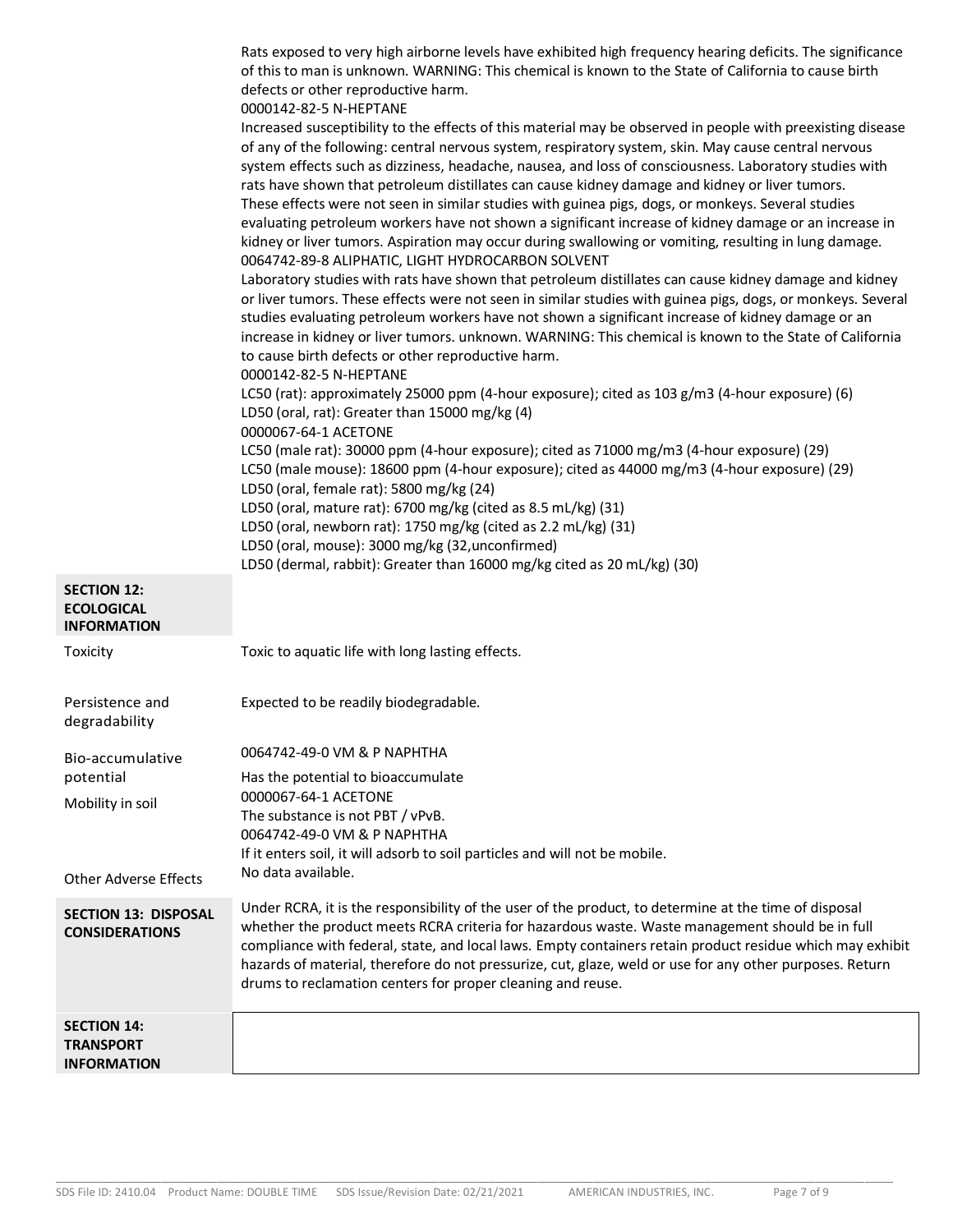|                        | IATA Information    | <b>IMDG</b> Information | US DOT Information |
|------------------------|---------------------|-------------------------|--------------------|
| UN Number              | UN1950              | UN1950                  | UN1950             |
| Proper Shipping Name   | Aerosols, flammable | Aerosols                | Aerosols           |
| <b>Hazard Class</b>    | 2.1                 | 2.1                     | 2.1                |
| Packaging Group        | <b>NA</b>           | <b>NA</b>               |                    |
| Note/Special Provision | (LTD QTY)           | (LTD QTY)               | (LTD QTY)          |

## **SECTION 15: REGULATORY INFORMATION**

| <b>COMPONENT</b>                     | (CAS/PERC)            | <b>REGULATION</b>                                                                                                           |
|--------------------------------------|-----------------------|-----------------------------------------------------------------------------------------------------------------------------|
| Acetone                              | (0000067-64-1) 40-55% | CERCLA, SARA 312, TSCA, RCRA, ACGIH, OSHA                                                                                   |
| N-Heptane                            | (0000142-82-5) 7-16%  | SARA 312, VOC, TSCA, ACGIH, OSHA                                                                                            |
| Heptane, branched, cyclic and linear | (0426260-76-6) 6-13%  | SARA312, TSCA                                                                                                               |
| VM & P Naphtha                       | (0064742-49-0) 6-12%  | SARA312, VOC, TSCA, ACGIH, OSHA                                                                                             |
| Aliphatic, Light Hydrocarbon Solvent | (0064742-89-8) 6-12%  | SARA312, VOC, TSCA, ACGIH, OSHA                                                                                             |
| CO <sub>2</sub>                      | (0000124-38-9) 4-8%   | SARA312, TSCA, ACGIH, OSHA                                                                                                  |
| Cumene                               | (0000098-82-8) Trace  | SARA313, CERCLA, HAPS, SARA312, VOC, TSCA, RCRA,<br>ACGIH, California Proposition 65 Cancer, OSHA                           |
| Naphthalene                          | (0000091-20-3) Trace  | SARA313, CERCLA, HAPS, SARA312, VOC, TSCA, RCRA,<br>ACGIH, California Proposition 65 Cancer, OSHA                           |
| Ethylbenzene                         | (0000100-41-4) Trace  | SARA313, CERCLA, HAPS, SARA312, VOC, TSCA, ACGIH,<br>California Proposition 65 Cancer, OSHA                                 |
| Toluene                              | (0000108-88-3) Trace  | SARA313, CERCLA, HAPS, SARA312, VOC, TSCA, RCRA,<br><b>ACGIH, California Proposition 65 Toxicity</b><br>Developmental, OSHA |
| Benzene                              | (0000071-43-2) Trace  | SARA313, CERCLA, HAPS, SARA312, VOC, TSCA, RCRA,<br>ACGIH, California Proposition 65 Cancer -<br>Developmental - Male, OSHA |

## **SECTION 16: OTHER INFORMATION**

### Glossary:

ACGIH- American Conference of Governmental Industrial Hygienists; ANSI- American National Standards Institute; Canadian TDG-Canadian Transportation of Dangerous Goods; CAS- Chemical Abstract Service; Chemtrec- Chemical Transportation Emergency Center (US); CHIP- Chemical Hazard Information and Packaging; DSL- Domestic Substances List; EC- Equivalent Concentration; EH40 (UK)- HSE Guidance Note EH40 Occupational Exposure Limits; EPCRA- Emergency Planning and Community Right-To-Know Act; ESLEffects screening levels; HMIS- Hazardous Material Information Service; LC- Lethal Concentration; LD- Lethal Dose; NFPA- National Fire Protection Association; OEL- Occupational Exposure Limits; OSHA- Occupational Safety and Health Administration, US Department of Labor; PEL- Permissible Exposure Limit; SARA (Title III)- Superfund Amendments and Reauthorization Act; SARA 313- Superfund Amendments and Reauthorization Act, Section 313; SCBA- Self-Contained Breathing Apparatus; STEL- Short Term Exposure Limit; TCEQ- Texas Commission on Environmental Quality; TLV- Threshold Limit Value; TSCA- Toxic Substances Control Act Public Law 94- 469; TWA- Time Weighted Value; US DOT- US Department of Transportation; WHMIS- Workplace Hazardous Materials Information System.

Hazardous Materials Identification System (HMIS)

| <b>HMIS</b> ®RATING:   |   |
|------------------------|---|
| <b>HFAI TH</b>         | 2 |
| <b>FI AMMARILITY</b>   |   |
| <b>PHYSICAL HAZARD</b> |   |